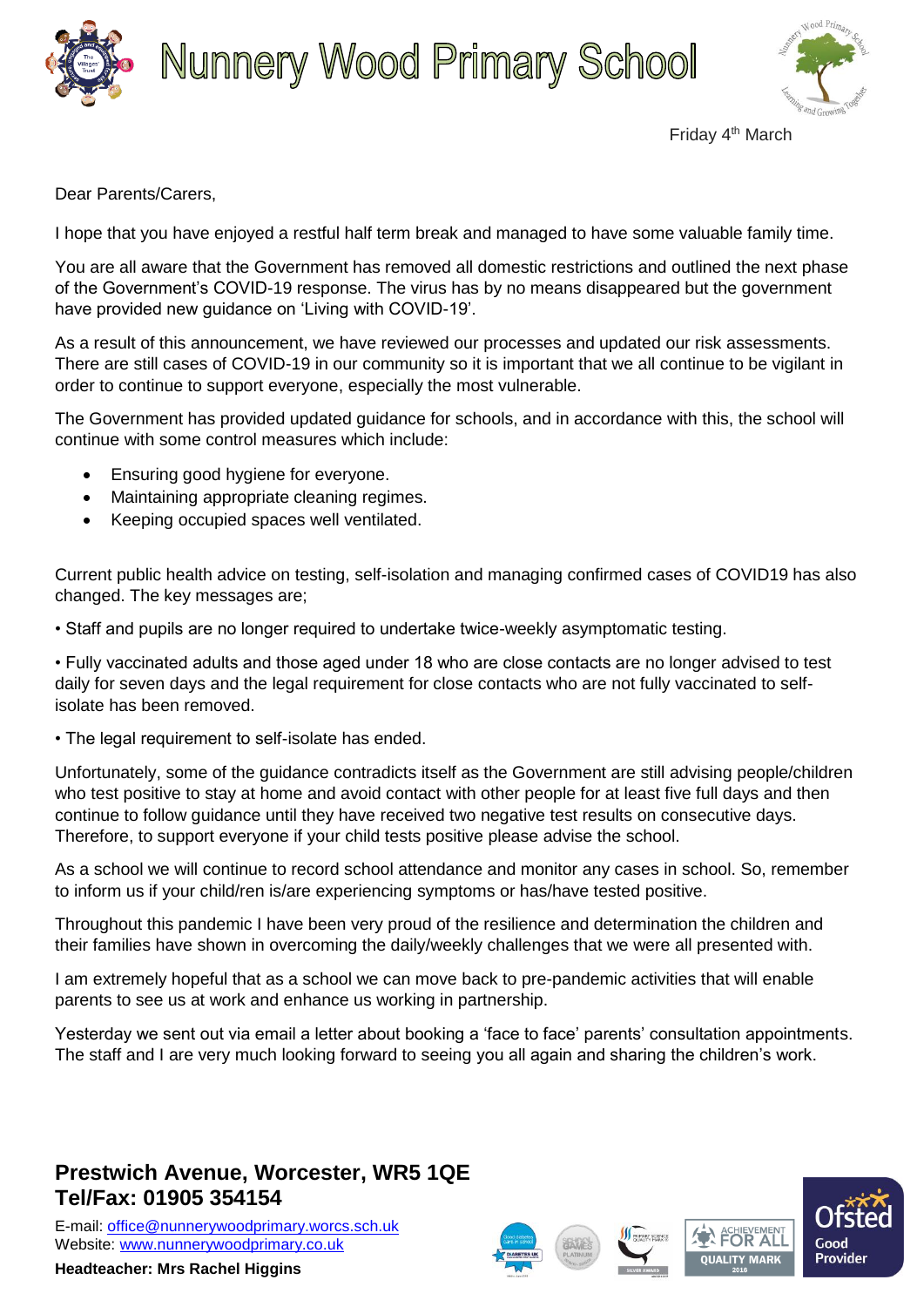



#### **School Day - From Monday 7th March.**

With restrictions now being scaled back, we would like all children to be dropped off to start school at 8.35 am each day. We will no longer be extending our start time, so please ensure that children are ready to enter their classrooms at 8.35am to settle and start their learning promptly. There will be the usual bell at 8.35am to mark the start of the day and an additional bell at 8.40am to mark the time for Oak and Willow to open their doors as well as the rest of the school to take their registers.

#### **Staffing update**

- Congratulations to Mrs. Sam Marshall and her husband who are expecting their first child later in the summer.
- Following her maternity leave, Mrs. Jess Wiginton will be returning to work, week beginning  $14<sup>th</sup>$ March. She will job-share with Miss. Polly Anderson in Maple Class.
- Mrs. Charlotte Way has decided to retire at the end of April. Mrs. Way has been a trusted and valued member of staff for nearly 20 years. She has been an amazing member of the Early Years team supporting our youngest children with 'their transition into 'Big School'. Happy Retirement! In May it will be time to kick back and enjoy. You will have earned it!

#### **Art project**

As you are aware Mrs Cottrill has been receiving treatment for cancer this year. Her brother, Rich Long, has completed a 'Rich Paints it Pink' 24-hour challenge for Worcestershire Breast Haven. Our original plan was to complete our art project the same week but unfortunately COVID-19 impacted on this. At Christmas we supported this charity and your donation to our 'pink buckets' raised over £300. Thank you for your generosity. We will be completing our own art project week commencing 4<sup>th</sup> April which will involve all children and staff.

On Monday  $4<sup>th</sup>$  April we will be holding a 'Wear it Pink' day to launch the project when children and families will be able to donate to support Mrs Cottrill's brothers fundraising page. We are also hoping to have a representative from Worcestershire Breast Haven to deliver an assembly about the work they do to support families. During the week we will creating a collaborative piece of art work which will be displayed throughout the school.

### **DRIVING/PARKING CONCERNS: A Near Miss – Nunnery Lane/Hazewood Close**

I appreciate that parking is challenging at drop off and picking up times. It really requires everyone to work together to make it safer for all the children and parents. However, today, I have received a message from a parent that there was a near miss with a child which is extremely concerning and upsetting for all parties involved. I know all parents would be upset and shocked that potentially there could have been a serious accident involving a child arriving at school.

I'm sure parents will support me when I ask you all:

- to drive and park safely around the school and surrounding areas;
- to think before you block one of the schools' neighbour's driveways;
- not use the school driveway unless you have permission;
- not park on yellow lines around the school (they are there for a reason);
- refrain from parking on the grass verges;
- report any careless driving/parking to the local Community Support Officer (0300 333 3000).

# **Prestwich Avenue, Worcester, WR5 1QE Tel/Fax: 01905 354154**

E-mail: [office@nunnerywoodprimary.worcs.sch.uk](mailto:office@nunnerywoodprimary.worcs.sch.uk) Website: [www.nunnerywoodprimary.co.uk](http://www.nunnerywoodprimary.worcs.sch.uk/)

**Headteacher: Mrs Rachel Higgins**